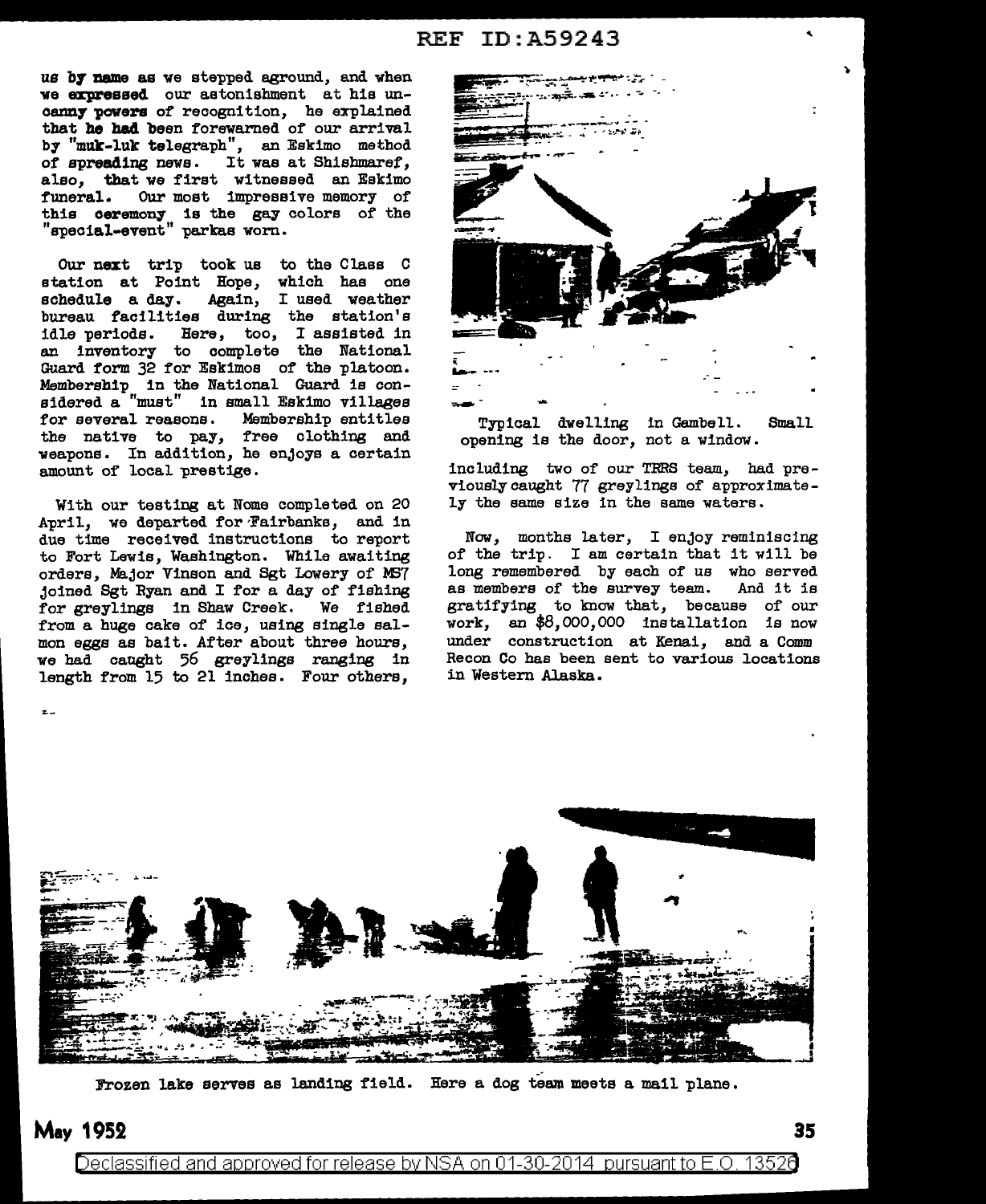# ASA REVIEW - May 1952, pp.  $\mathbb{S}\mathbb{E} \mathbb{F}$  ID: A59243 **The War in the Ether:** POLYPS AND PENKALAS

<del>(Confidential)</del>

By a Polyp we understand in zoology a marine animal which catches its victim in its outstretched tentacles in order to eat it. What a "Penkala" is, that probably few people know today. Therefore, it may be mentioned that this was the name of a firm which before and during the First World War was producing the first mechanical lead pencils. In its advertising this firm used a head with an enormous ear behind which was stuck such a mechanical pencil. Beneath was simply the word "Penkala." Thie big ear of the Penkala poster and the tentacles of the Polyp served the Austrian and the German intercept services respectively from early 1916 on as the symbolic designation for a new branch of this service which will be described below.

In the summer of 1915 German engineers near Verdun had captured instruments by the aid of which the French had been in-<br>tercepting German telephone lines. These tercepting German telephone lines. dnstruments had been improved in Germany by the then Postal Councilor Arendt, and they had been used in the war of position first by the German and then by the Austrian Army to intercept telephone conversations of the enemy. These devices were installed in a dug-out in the front line, and from here insulated wires radiated out which ended in the so-called "search grounds"; these search grounds consisted of metal stakes which were driven into the ground as close as possible to the enemy's system of trenches. Where a single telephone wire was used the currents passing through the soil would encounter one or more of these search grounds, and after being amplified by the attached apparatus were rendered audible. Thus, as if with a magnet, conversations carried over the telephone net of the enemy were attracted, and, by using a switchboard, any number of search grounds could be thrown in selectively to eavesdrop on a definite sector of In the German Army these listening poets, which by the beginning of 1916, were installed everywhere along the front, were called "Arendt Stations" or "Polyps"; the Austrians called them "Pen $kala<sup>n</sup>$  (big ears!).

Since at that time the Russians at the front used almost exclusively so-called single wires, and even in the west single wires were still used to a great extent, the German and Austrian listening stations generally had very good results. While the radio listening service gave the connections, orders, and reports of the higher staffs, the Arendt service supplemented the picture with respect to small units and the front line. The results during 1916 -- especially in the east -- were so<br>abundant that one Arendt station was that one Arendt station was supplying on the average 15 to 20 pages a day of significant information regarding the enemy. Excellent results were achieved by the Austrians with their Penkalae on the Italian front, where they were always very exactly informed of the situation on the Italian side.

When several such stations fell into the enemy's hands during the summer of 1916, and the listening in on telephone conversations became known, people began to use two wire connections everywhere. It was much more difficult (often impossible) to intercept these. Nevertheless, it took a very long time to make the change and to particularly for the Russians - to such an extent that listening in became virtually<br>impossible. In any case, the German and In any case, the German and Austrian Arendt services were able from early 1916 till about the middle of 1917 to hear most of the telephone conversations of the Russians up to five kilometers behind the front, and to utilize their content for shaping their own measures. The Russian telephone operators were very lo-

,.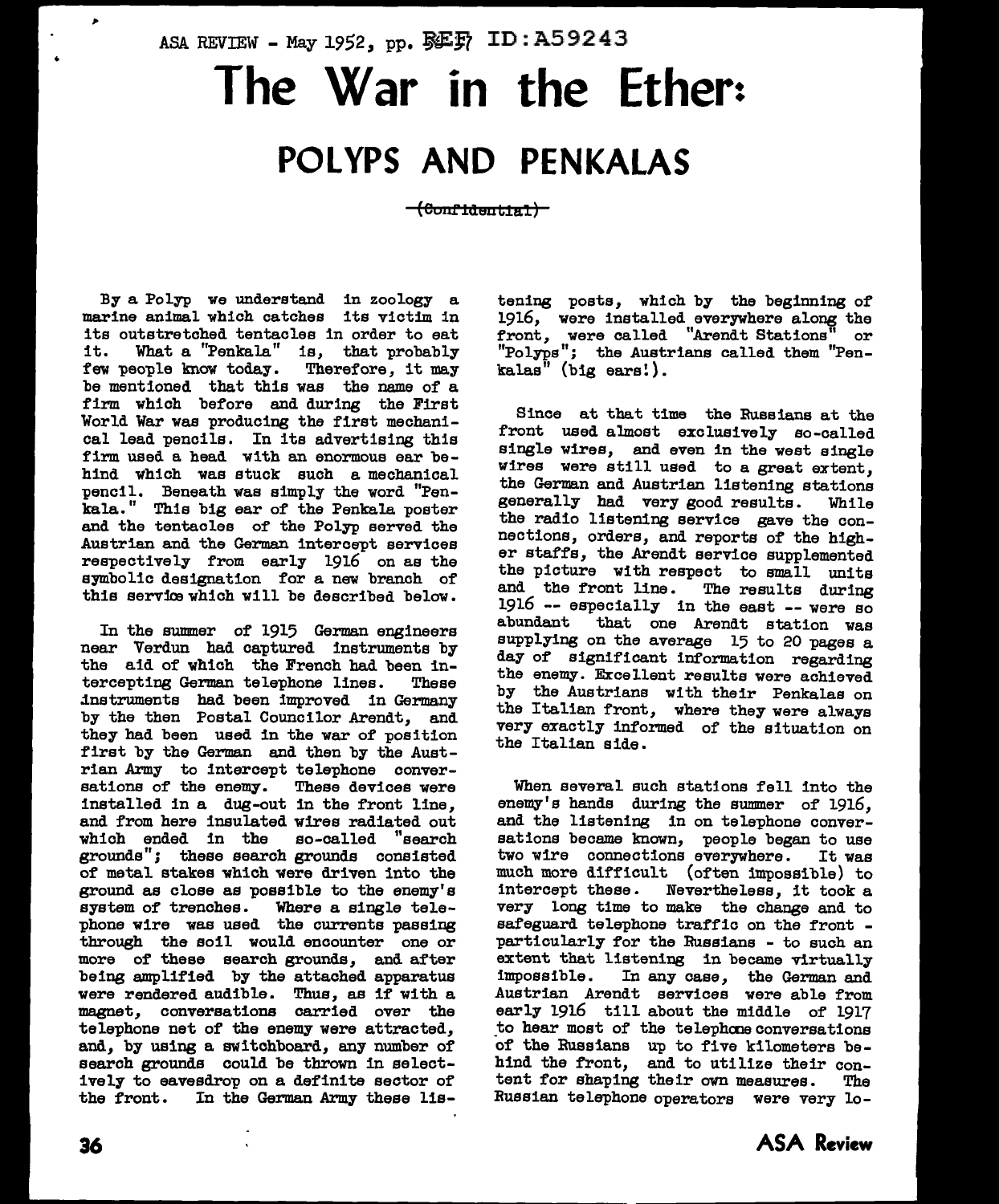quacious when seated at their instruments. When a Russian telephone operator took over either by day or by night, he began by "testing" all his connections by calling up the correspondent stations. Generally he knew the men at the other end of the wire, and a conversation ensued in the course of which the two exchangod experiences, impressions, and observations. Very often they spoke also of official matters. They discussed impending or accomplished reliefs, the question of sup-

ply, the spirit of the troops, extension of positions, losses suffered, changes in command,reenforcements received, and the like.

Aside from these bits

of private information, very good information, could sometimes be obtained from the conversations of the officers, particularly when patrol undertakings were impending, attacks were planned, etc. Precise information was obtained regarding the locations of staffs, batteries, depots, and the like. Artillery observers could generally be heard well because they were stationed well forward with their telephones. They gave firing directions; by observing where missiles struck and comparing the figures transmitted, one could soon get the exact location of the hostile battery. From now on it was impossible to prepare for any major military action without its being noted by the Arendt service, since, if an order was given to stop all telephone traffic and this was done, this very measure was enough to attract attention and to indicate that the enemy was making preparations.

Since the telephone lines of the staffs further to the rear were attached to the same switchboards in which lines from the front terminated, induction often made it possible to listen to these wires as well, over which extremely informative conversations were carried.

The introduction of the "Polyps and Penkalas" in the armies of the Central Powers signified from the military point of view an unparalleled factor. Since

from the summer of 1916 on these stations were located at intervals of about 10 kilometers along the entire front, it was possible to moni-<br>tor the entire enemy entire enemy telephone traffic at the

front almost without a break. In the east this one-sided superiority continued down to the end of the war; in the west it was equalized since the French and English used similar apparatus to intercept German conversations.

In the eastern theater the practical result of this superiority was that a large part of the troops of the Central Powers could be withdrawn without a risk since there was now no danger of a surprise<br>movement by the enemy. It would never movement by the enemy. have been possible for the armies of the Central Powers to keep the eastern front stabilized if they had not had such extensive insight into the enemy situation, due to the results of the radio intercept and the Arendt services,since the strength ratio on the eastern front was in many sectors ten to one against the Central Powers.

#### USE OF THE BOEHME 5-C AS A DOUBLE FREQUENCY SHIFT MODULATOR

**Translated from orlglnal German materlals by** 

**DR. RAY W. PETTENGILL** 

(Continued from Page 12) NEL II of the DFS signal will now appear in the output of the Boehme.

8. To change to CHANNEL I, leave the setting of the first receiver where it is, watching the scope pattern of the first receiver, rotate the Boehme tuning control further to the right until the next pattern appears in the vertical (fig 5).

9. Change the scope pattern to the second receiver. There will be no pattern

in the vertical (fig 6a). Tune the receiver back toward the high frequency aide of the signal until the first pattern ap-<br>pears in the vertical (fig 6b). There pears in the vertical  $(fig 6b)$ . will now be a complete pattern on the scope, and CHANNEL I of the DFS signal will appear in the output of the Boehme.

10. In the demodulation of either of the channels, it may be necessary to adjust the "signal .balance" control for best results. The "output reverse" switch is used to correct an inverted signal.